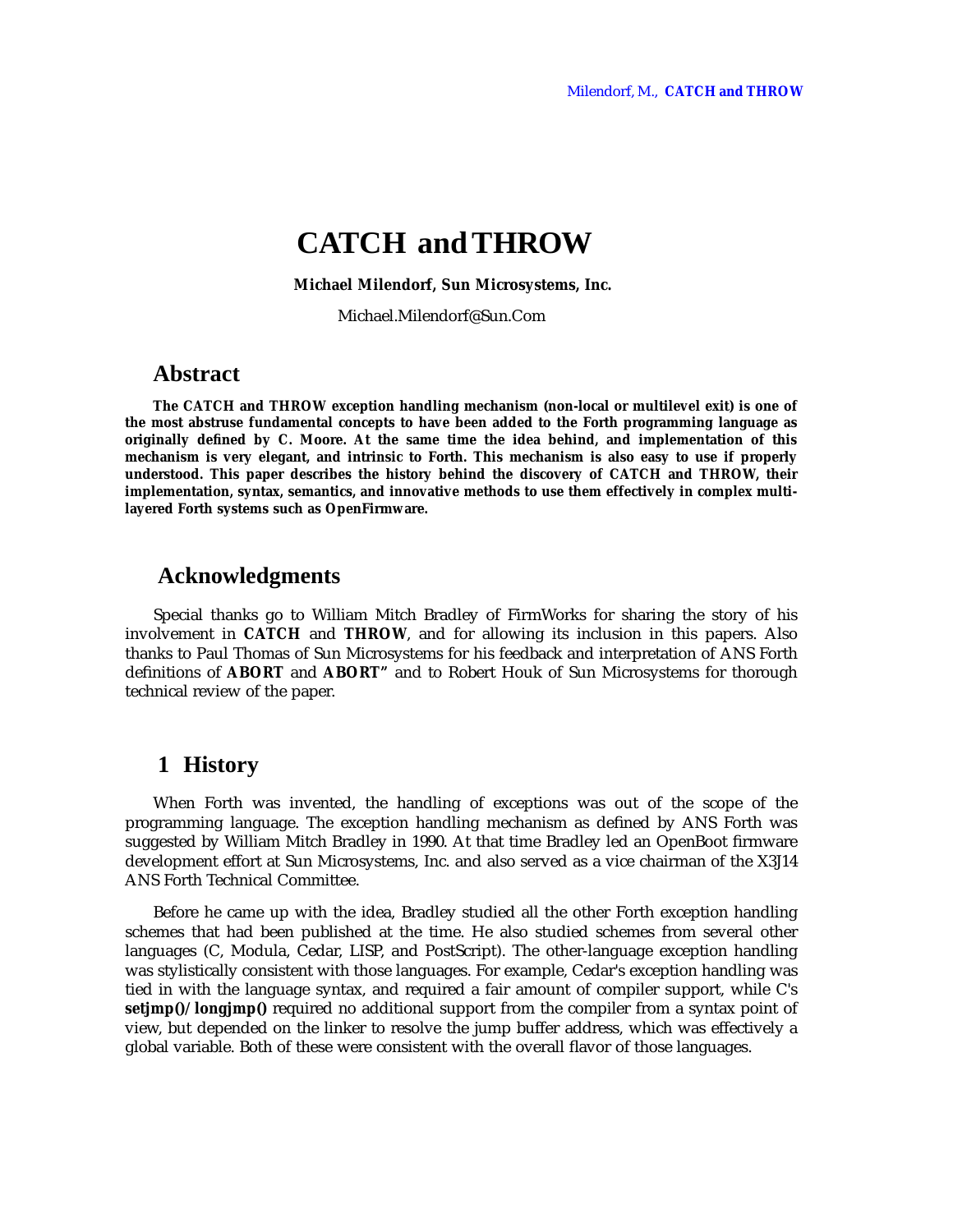#### Milendorf, M., **CATCH and THROW**

Bradley wrote, that it finally occurred to him that the problem with all of the other Forth exception-handling schemes was, that they weren't very Forth-like. They tended to depend on some combination of syntactic elements (prefix operators, defining words, built-in control structures) or data structures. He realized that the ideal solution would be to build the mechanism around an exposed primitive that was basically just an ordinary non-immediate, non-defining, stack-based Forth word.

Bradley well remembered that the place where the concept finally crystallized in his mind was the bathtub in a hotel room. It was on the morning of an ANS Forth technical committee meeting that was being held at the NASA Goddard facility at College Park, Maryland in 1990. Later that day Bradley broached the subject of exception handling, which was one of the committee's sore spots at the time. Everybody knew that the standard needed to address the issue, but nobody really liked any specific proposal well enough to get behind it and push. The problem with complicated schemes, which always surfaces in committee discussion, was that they tend to have problematic interactions with other aspects of Forth. In such cases, the discussions tend to get off the track and eventually stall.

 Later on Bradley worked out the details of the implementation and was gratified at how simple it turned out. He started using it in various places in the OpenBoot source base, and found out through experience that it worked really well. He was especially pleased at how flexible and scalable the **CATCH** and **THROW** scheme turned out to be, but he was pretty much expecting it to turn out that way, because that is the key to Forth - avoiding syntactic complexity results in maximum flexibility. After the positive experiences using **CATCH** and **THROW** in OpenBoot, which is a large wide-ranging application that must be reliable, Bradley proposed his **CATCH** and **THROW** model to the ANS Forth committee. As he recalls, it was accepted fairly easily, as such things go, with less that the usual amount of bickering, wailing, and gnashing of teeth. About the only change to Bradley original scheme that they made in the committee was to add the **0 THROW** is a **noop** stipulation. That was done when the committee considered the use of **THROW** after words that return an **ior** (implementation-defined I/O result code). Phrases like **OPEN-FILE THROW** are very satisfying. Quite a while later, the committee finally got around to assigning some specific throw values for standard error conditions.

Bradley borrowed the names **CATCH** and **THROW** from LISP, which is the language whose exception handling is the most similar to the ANS Forth **CATCH** and **THROW**. LISP's **catch** and **throw** are tagged, which means that if you say **(throw foo)**, it will only trigger a **catch** that specifies the same tag **foo**. Bradley contemplated doing something like this with **CATCH** and **THROW** in Forth, in which a given **CATCH** would only respond to particular throw values, but he decided against it. He wrote some example code sequences using the different semantics, and found that the "catch everything and re-throw if needed" semantics yielded cleaner code in nearly every case, especially in conjunction with **CASE**. Since then, **CATCH** and **THROW** have been continued to be extensively used across OpenBoot source base. OpenBoot uses the same original definitions of **CATCH** and **THROW** as Bradley wrote in 1990. **CATCH** and **THROW** are also standard FCodes. These FCodes are being increasingly used to code firmware diagnostic solutions for I/O devices and FCode drivers for Sun Microsystems platforms.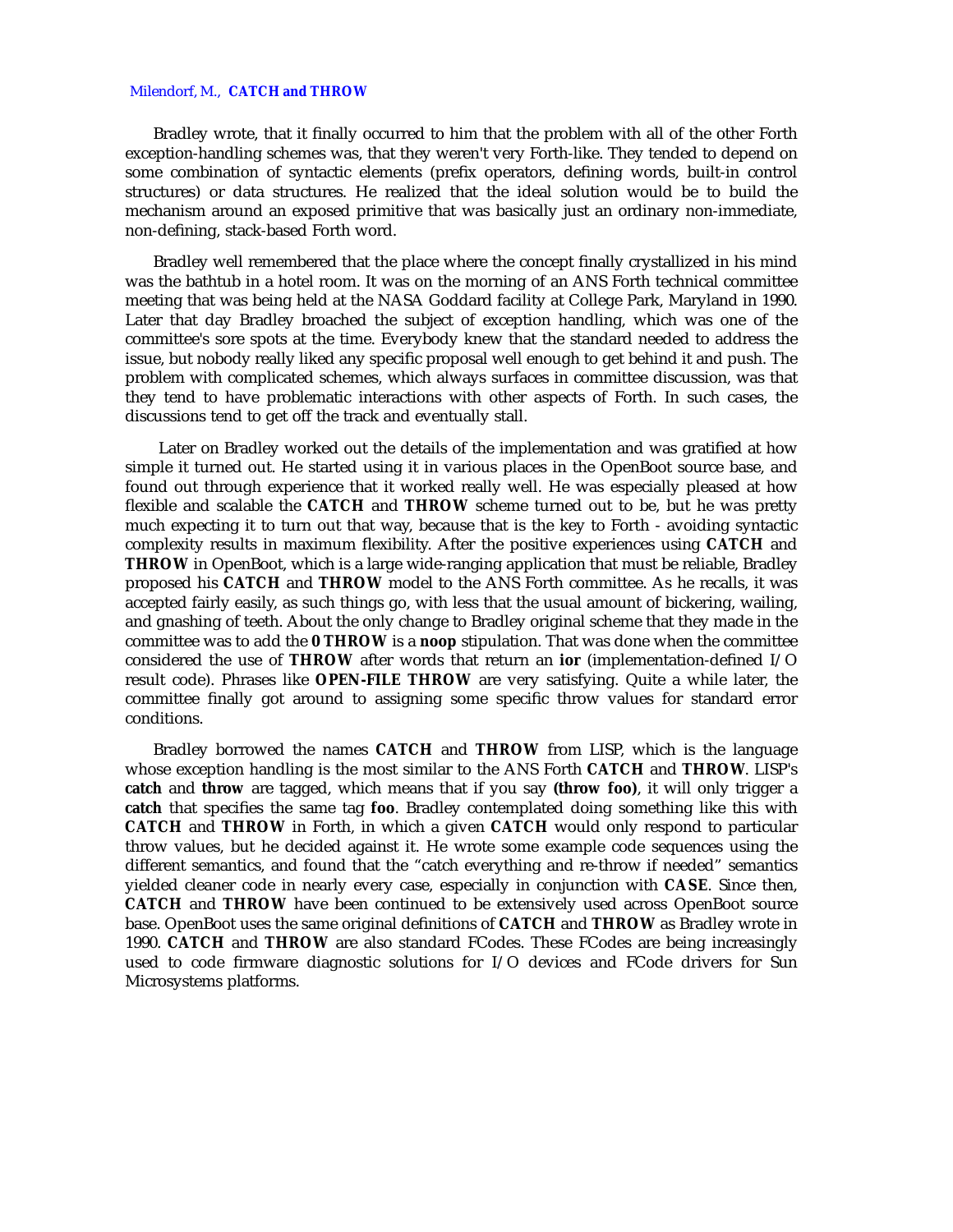### **2 Syntax and Semantics**

In essence, **THROW** is an abort (multilevel exit) and **CATCH** is an "abort-proof" version of **EXECUTE**. If a word is executed with **CATCH**, and a **THROW** occurs during the execution of that word, the return stack is unwound, the data stack is cleaned up, and controls returns to the **CATCH** point. If **CATCH** had not been used, the **THROW** would have unwound all the way to the top level, and the program would have been blown away without getting a chance to participate in the recovery process. ANS Forth presents **CATCH** and **THROW** as a part of THE OPTIONAL EXCEPTION WORD SET:

#### **9.6.1.0875 CATCH ( i\*x xt -- j\*x 0 | i\*x n )**

Casual definition: Execute command indicated by *xt*. Return throw result *n*.

**ANS Forth**: *Push an exception frame on the exception stack and then execute the execution token xt (as with EXECUTE) in such a way that control can be transferred to a point just after CATCH if THROW is executed during the execution of xt.*

**9.6.1.2275 THROW ( k\*x n -- k\*x | i\*x n )**

Casual definition: Transfer back to **CATCH** routine if return code *n* is non-zero.

**ANS Forth definition**: *If any bits of n are non-zero, pop the topmost exception frame from the exception stack, along with everything on the return stack above that frame. Then restore the input source specification in use before the corresponding CATCH and adjust the depths of all stacks defined by the standard so that they are the same as the depths saved in the exception frame (i is the same number as the i in the input arguments to the corresponding CATCH), put n on top of the data stack, and transfer control to a point just after the CATCH that pushed that exception frame. If the top of the stack is non-zero and there is no exception frame on the exception stack, the behavior is as follows: If n is minus-one (-1), perform the function of ABORT. If n is minus-two (-2), perform the function of ABORT". Otherwise the system may display an implementation-dependent message giving information about the condition associated with the throw code n. Subsequently the system shall perform the function of ABORT.*

# **3 Implementation of CATCH and THROW**

Bradley's implementation of **CATCH** and **THROW** is very simple when understood.

**CATCH** saves the data stack pointer, the address of the nearest enclosing other **CATCH** frame on the return stack, and saves the address of the return stack frame it just created in the global variable *handler*. It then executes the word denoted by it's execution token argument. If that word completes normally (without **THROW**ing), control returns to **CATCH** via the normal Forth unnesting mechanism, **CATCH** removes the stuff that it put on the return stack, restores the *handler* variable to its previous contents, pushes a zero on the data stack, and returns to its caller.

If, on the other hand, **THROW** is executed (with a non-zero argument), **THROW** locates the nearest enclosing **CATCH** frame (whose address is in *handler*), cleans off the return stack down to and including that **CATCH** frame, restores the data stack pointer to the value saved in that frame, pushes the throw value on the stack, and returns to **CATCH**'s caller.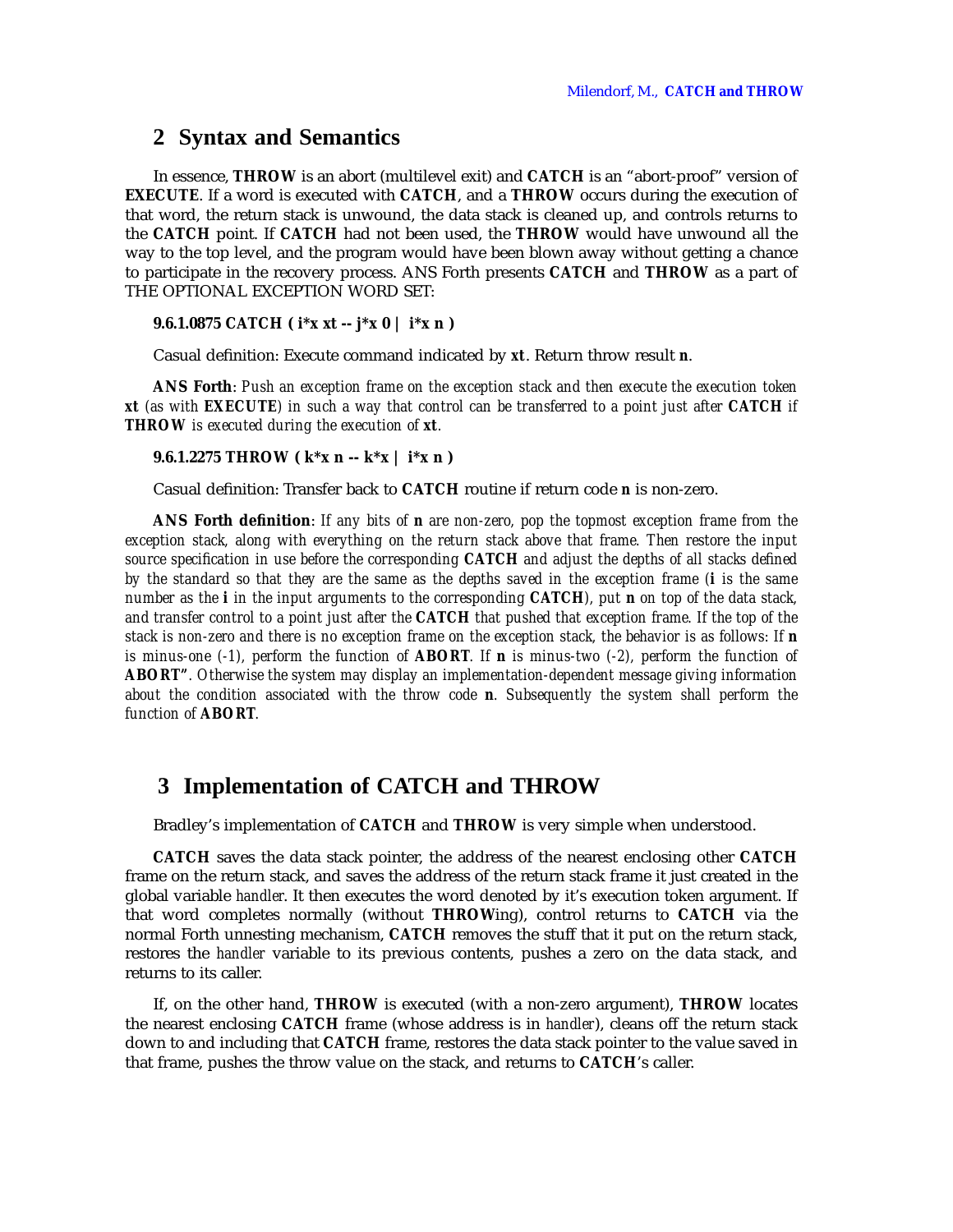#### Milendorf, M., **CATCH and THROW**

When **CATCH** returns zero (meaning that **0 THROW** was executed, or that no **THROW** was executed at all), the state of the stack underneath that zero is exactly as it would have been had **CATCH**'s argument been executed with **EXECUTE**. When **CATCH** returns a non-zero value (meaning that **THROW** was executed with a non-zero value), the depth of the stack, not counting the throw value itself, is the same as it was just before **CATCH**'s argument word was executed. It should be emphasized that it is only the depth of the stack that is preserved, not the contents of the stack (more literally, the data stack pointer itself is "restored" without regard to the contents of the stack).

While ANS Forth doesn't require use of the return stack for implementation of **CATCH** and **THROW**, the use of the return stack comes naturally and implemented in most systems. The suggested implementation of **CATH** and **THROW** was originally written by Mitch Bradley and currently used in all FirmWorks' OpenFirmware and Sun Microsystems' OpenBoot systems. The implementation uses the set of non-standard words described below. These words or their equivalents are available in many systems:

```
sp@ ( -- addr ) returns the address corresponding to the top of data stack.
rp@ ( -- addr ) returns the address corresponding to the top of return stack.
sp! ( addr -- ) sets the stack pointer to addr, thus restoring the stack depth to
                 the same depth that existed just before addr was acquired by
                 executing sp@.
rp! ( addr -- ) sets the return stack pointer to addr. thus restoring the return
                 stack depth to the same depth that existed just before addr was
                 acquired by executing rp@.
 variable handler \qquad \qquad \backslash Most recent exception handler
: CATCH ( xt -- exception# | 0) \ Return address is already on the stack
   sp@ >r (xt) \ Save data stack pointer
  handler \emptyset >r (xt) \setminus Save previous handler rp\emptyset handler ! (xt) \setminus Set current handler to
                   % ( xt) \setminus Set current handler to this one<br>( ) \setminus Execute the word passed in on the
  execute ( ) \& Execute the word passed in on the stack<br>
r > handler ( ) \& Restore previous handler<br>
r\ Restore previous handler
   r> drop ( ) \setminus Discard saved stack pointer 0 ( 0) \setminus Signify normal completion
   0 (0) \setminus Signify normal completion
;
: THROW ( ??? exception# -- ??? exception# ) \ Returns in saved context
    dup 0= if drop exit then \ Don't throw 0
   handler @ rp! (exc#) \ Return to saved return stack context
 r> handler ! ( exc#) \ Restore previous handler
 ( exc#) \ Remember exc# on return stack
 ( exc#) \ before changing data stack pointer
    r> swap >r ( saved-sp) \ exc# is on return stack
   sp! drop r> ( exc#) \ Change stack pointer
    \ This return will return to the caller of CATCH, because the return
    \ stack has been restored to the state that existed when CATCH began
    \ execution.
;
```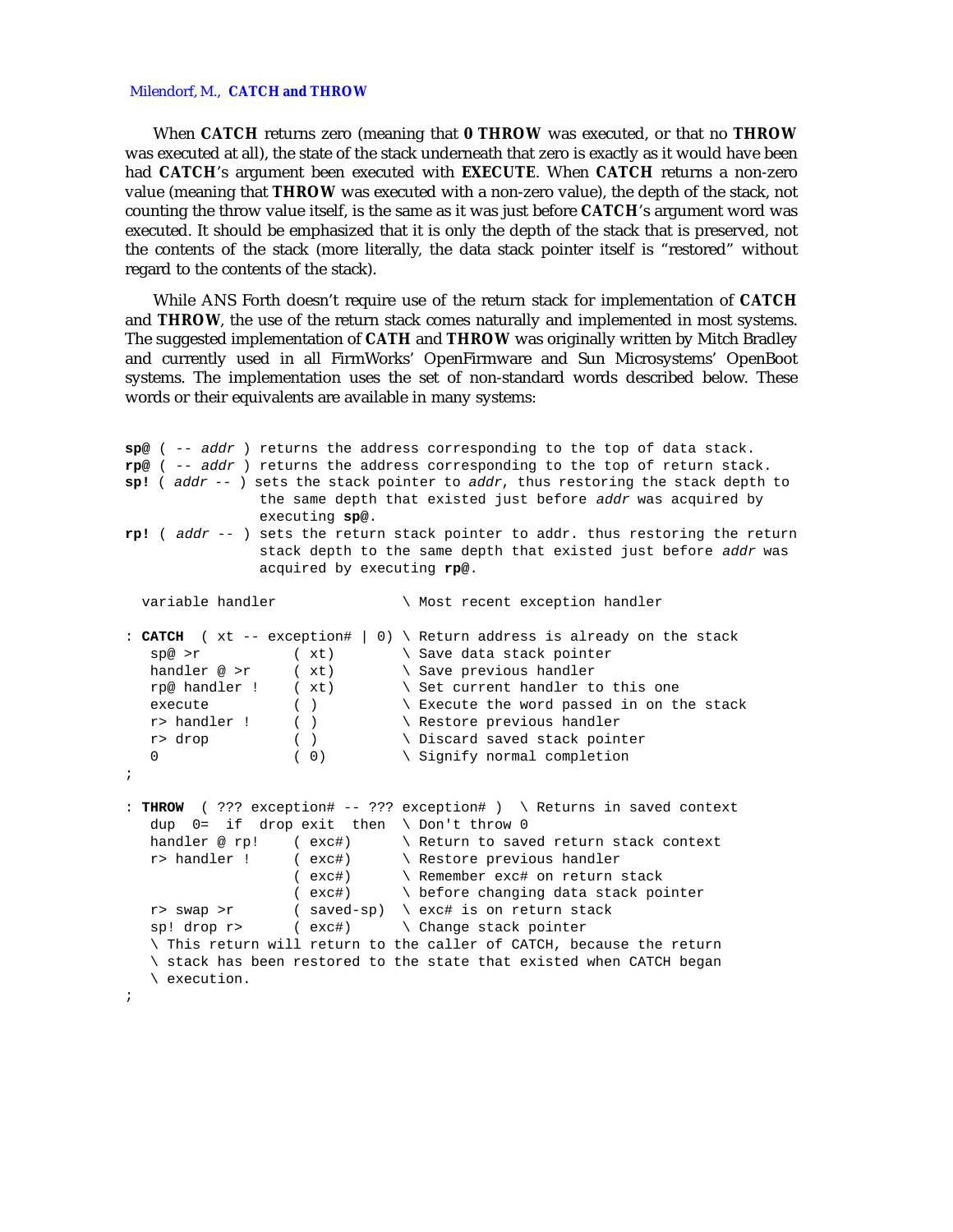### **4 Throw Values**

Throw values must only be selected from ranges as defined by ANS Forth to avoid conflicts between the Forth system and application programs. Throw values {-255 ... -1} shall be used only as assigned by ANS Forth. The values {-4095 ... -256} shall be used only as assigned by a system. Application programs shall not define values for use with **THROW** in the range  $\{-4095$  ...  $-1\}$ . ANS Forth provides (Table 9.2, page 71) throw values in the range  $\{-58$  ...  $-1\}$ assigned to different error or exception events (-1 is reserved to the **ABORT** function, -2 is reserved to **ABORT"**, -3 to *stack overflow*, -4 to *stack underflow*, etc.).

### **5 ABORT and ABORT"**

**ABORT** and **ABORT"** are words which existed in the Forth programming language before the **CATCH** and **THROW** mechanism was discovered in 1990. **ABORT** can be casually described as a multilevel exit, while **ABORT"** is a multilevel exit with an associated message. The syntax and semantics for those ANS Forth CORE words are defined as:

**6.1.0670 ABORT ( i\*x -- ) ( R: j\*x -- )**

**ANS Forth**: *Empty the data stack and perform the function of QUIT, which includes emptying the return stack, without displaying a message.*

**6.1.0680 ABORT" ( i\*x flag -- | i\*x ) ( R: j\*x -- |j\*x )** Compilation: **( " ccc" -- )**

**ANS Forth**: *Remove flag from the stack. If any bit of flag is non-zero, display ccc string and perform an implementation-defined abort sequence that includes the function of ABORT.*

In addition, ANS Forth defines two other versions of **ABORT** and **ABORT"** for systems who choose to include the **CATCH** and **THROW** functions in their implementation. Those "more powerful" versions of **ABORT** and **ABORT"** are presented as a part of the OPTIONAL EXCEPTION WORDS SET:

**9.6.2.0670 ABORT ( i\*x -- ) ( R: j\*x -- )**

**ANS Forth**: *Extend the semantics of 6.1.0670 ABORT to be: Perform the function of -1 THROW.*

We must admit, that ANS Forth is not being very clear in definition of **9.6.2.0670 ABORT**. What is really meant is that **9.6.2.0670 ABORT** *replaces*, not *extends* the semantics of **6.1.0670 ABORT** to **-1 THROW**. ANS Forth defines **9.6.2.0670 ABORT** to simplify error recovery. Using **CATCH** and **THROW** allows the program to make more intelligent decisions as to how to proceed when an error is encountered. It also allows different behaviors depending on whether or not the **ABORT** has a **CATCH**er.

**9.6.2.0680 ABORT" ( i\*x flag -- | i\*x ) ( R: j\*x -- |j\*x )** Compilation: **( " ccc" -- )**

**ANS Forth**: *Remove flag from the stack. If any bit of flag is not zero, perform the function of -2 THROW, displaying ccc string if there is no exception frame on the exception stack.*

ANS Forth defines **9.6.2.0680 ABORT"** because programmers want to use **ABORT"** but do not always want the text to be displayed, especially for embedded applications where there is not always a display present. For debugging or larger systems, the message could come out. Or the message could be saved to a log. Or it could be displayed at a later time. Or it could be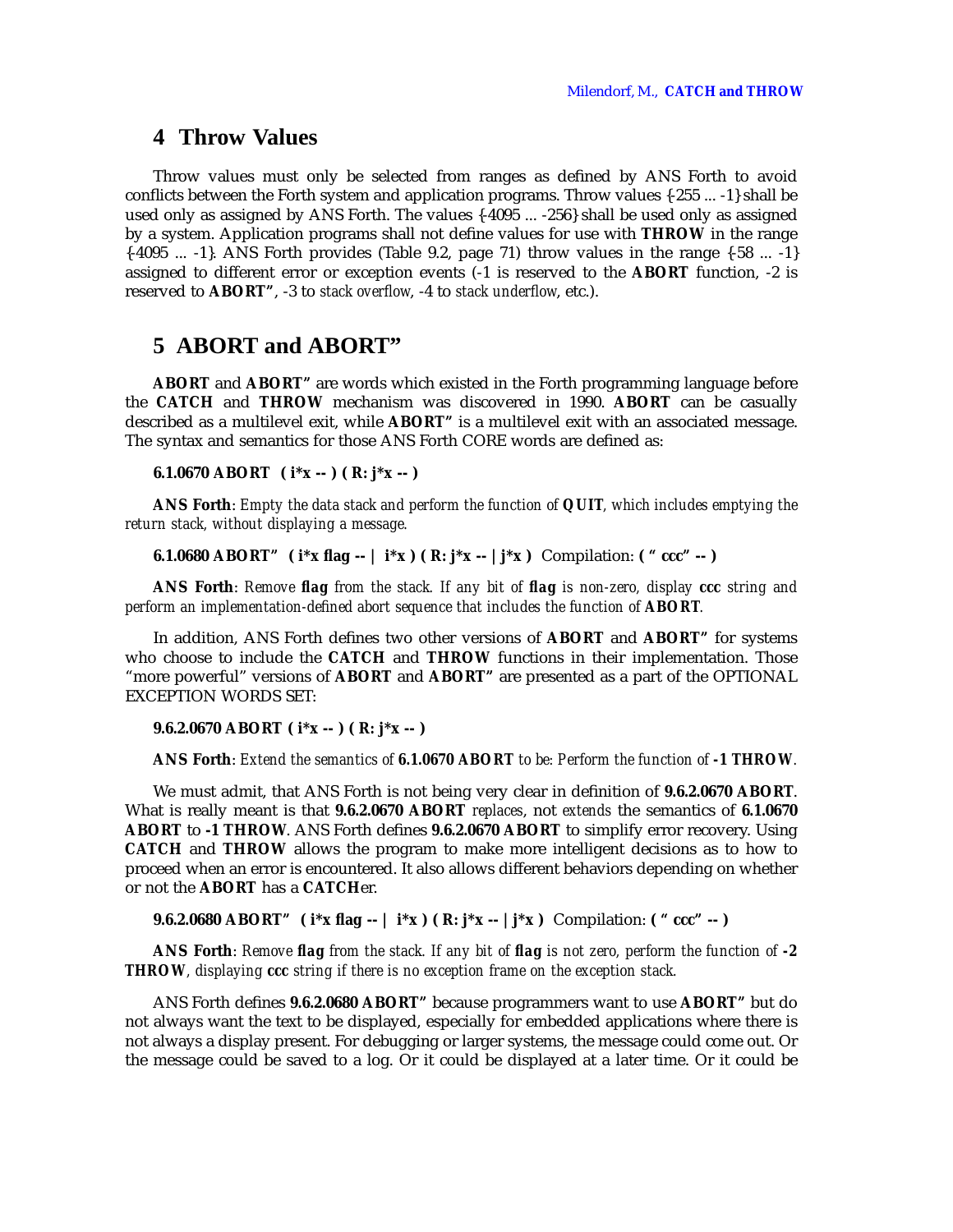#### Milendorf, M., **CATCH and THROW**

translated into another language and then displayed. The ANS Forth committee decided that using **CATCH** and **THROW** would allow intervention in the display of the message, and liked the idea.

 In regards to the **9.6.2.0680 ABORT"** function, three distinct behaviors of the function could be observed, depending on the implementation of **ABORT"** itself and on the **CATCH**er: (**1**) **ABORT"** displays the text first, then executes **-2 THROW**; (**2**) **ABORT"** saves the message in the buffer, then executes **-2 THROW**; **CATCH**er displays the text; (**3**) **ABORT"** saves the message in the buffer, then executes **-2 THROW**; **CATCH**er doesn't display the text.

# **6 Effective use of CATCH and THROW in a program**

As was mentioned earlier, Bradley contemplated making **CATCH** only respond to particular throw values, but he decided against it. He found that the "catch everything and rethrow if needed" semantics yielded cleaner code in nearly every case, especially in conjunction with the **CASE** statement. These semantics must be clearly understood. Remember that **CATCH** is always catching all **THROW**s, initiated by an application program as well as by the Forth system. Therefore, catching and not re-throwing a "system" throw value may alter the intended execution flow of a Forth system, in case of a failure or exception. In addition, interception of "system" **THROW**s (or **ABORT"**s) will make some Forth systems not display an intended error message:

 : foo ( -- ) ... 10 **THROW** ; \ Somewhere in the application ['] foo **CATCH** ?dup if ... then \ "sloppy" CATCHer

While this example may look correct, in reality it is not a foolproof coding. The assumption is being made that the only **THROW** which will be **CATCH**ed is the one originating in the **foo** definition, and throwing value **10**. With this assumption, the program just checks if the throw value is non-zero, and assumes that if it's non-zero, it is the **10** value thrown from within **foo**. Wrong! What if, during execution of **foo**, the Forth system generates a "system" throw with one of "reserved" throw codes? In such case, a "system" **THROW** initiated by the system (for example, a *stack overflow* or -3 throw code) will be intercepted (**CATCH**ed) in the application program, and the program execution will continue from the point of **CATCH** (with a possibly corrupted data stack), instead of exiting to the top level and printing an error message, as was originally meant by the Forth system executing a "system" **THROW**.

Taking this into consideration, the correct solution would be to check the throw value **CATCH**ed explicitly against every throw value known to the application program. Then re-**THROW** (propagate) any unknown to the application program (system) codes, to let the Forth system take proper care of any "system" throws at the top level:

|                         |  |  | ['] foo <b>CATCH</b> dup 10 = if ( $10 \mid n$ ) \ check the throw code = 10                                                                                                                                                                                                                                                              |
|-------------------------|--|--|-------------------------------------------------------------------------------------------------------------------------------------------------------------------------------------------------------------------------------------------------------------------------------------------------------------------------------------------|
| $\cdot$ $\cdot$ $\cdot$ |  |  | $(10)$ \ known code, proceed                                                                                                                                                                                                                                                                                                              |
| else                    |  |  | (n) \ otherwise                                                                                                                                                                                                                                                                                                                           |
| <b>THROW</b>            |  |  | $( )$ $\qquad$ $\qquad$ $\qquad$ $\qquad$ $\qquad$ $\qquad$ $\qquad$ $\qquad$ $\qquad$ $\qquad$ $\qquad$ $\qquad$ $\qquad$ $\qquad$ $\qquad$ $\qquad$ $\qquad$ $\qquad$ $\qquad$ $\qquad$ $\qquad$ $\qquad$ $\qquad$ $\qquad$ $\qquad$ $\qquad$ $\qquad$ $\qquad$ $\qquad$ $\qquad$ $\qquad$ $\qquad$ $\qquad$ $\qquad$ $\qquad$ $\qquad$ |
| then                    |  |  | 0 THROW executes noop                                                                                                                                                                                                                                                                                                                     |

If more than one error code must be handled, the best way is to use the **CASE** statement in the following way: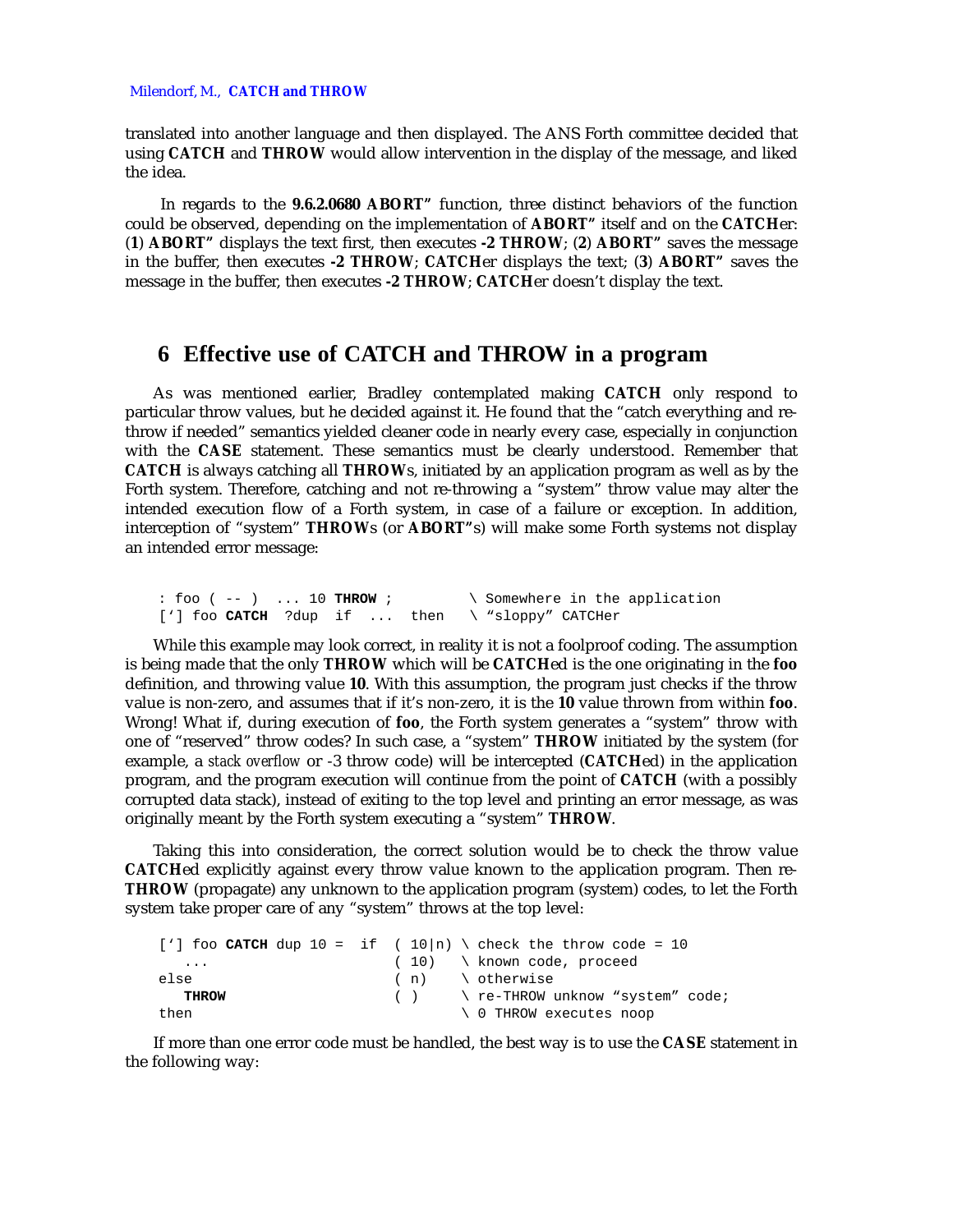```
 ['] foo CATCH
     case
10 of .... endof \searrow respond to THROW CODE = 10
 20 of .... endof \ respond to THROW CODE = 20
      40 of .... endof \setminus respond to THROW CODE = 40
           dup THROW \left\{ \begin{array}{c} \text{re-THEOW unknown} \\ \text{v} \end{array} \right.endcase \setminus 0 THROW executes noop
```
With this suggested programming technique, the use of **CATCH** in the application program will never affect the intended behavior of the Forth system, in case a "system" **THROW** (or **ABORT**) is executed.

Another requirement for the effective use of **CATCH** and **THROW** is to never use, in an application program, throw values reserved for system use. In most cases an application program shall use only small positive numbers for throw values, exactly as specified by ANS Forth.

An interesting variation for using **THROW** is to employ a memory address as a throw value. This memory address may contain a packed string (text message) corresponding to the error, triggered by the **THROW**:

**ok** : foo ( -- ) ... p" XXX" **THROW** ; **ok** ['] foo **CATCH** ( paddr ) .error **ok** XXX

In this example, the throw value returned by **CATCH** (*paddr*) is the address of the packed string, containing the message "XXX". The **.error** word determines if the throw value could be interpreted as a valid memory address, and executes **COUNT TYPE** which effectively prints the XXX message on the console.

A number of different *types* of throw values can be used in a Forth program: (1) positive error codes; (2) positive error codes to be selected by the **CASE** statement; (3) small positive contiguous number range used as an idex in a dispatch (or message) table; (4) memory addresses, containing packed strings of error messages, which can be displayed by a **CATCH**er; (5) *xt* or any other memory addresses.

Another observation is that because **CATCH** and **THROW** adjust both return and data stacks in most systems, it is not necessary to clean data and return stacks prior to execution of **THROW:**

**ok** : foo ( -- )  $1 > r$  2 >  $r$  3 4 5 **THROW** ; ( ) **ok** ['] foo **CATCH** ( 5 )

It's often an assumption that the **CATCH** and **THROW** mechanism could only be used for error handling cases. While surely error handling is the primary application of the exception handling mechanism, **CATCH** and **THROW** could be also used for effective programming solutions, when multilevel exit makes programs simpler.